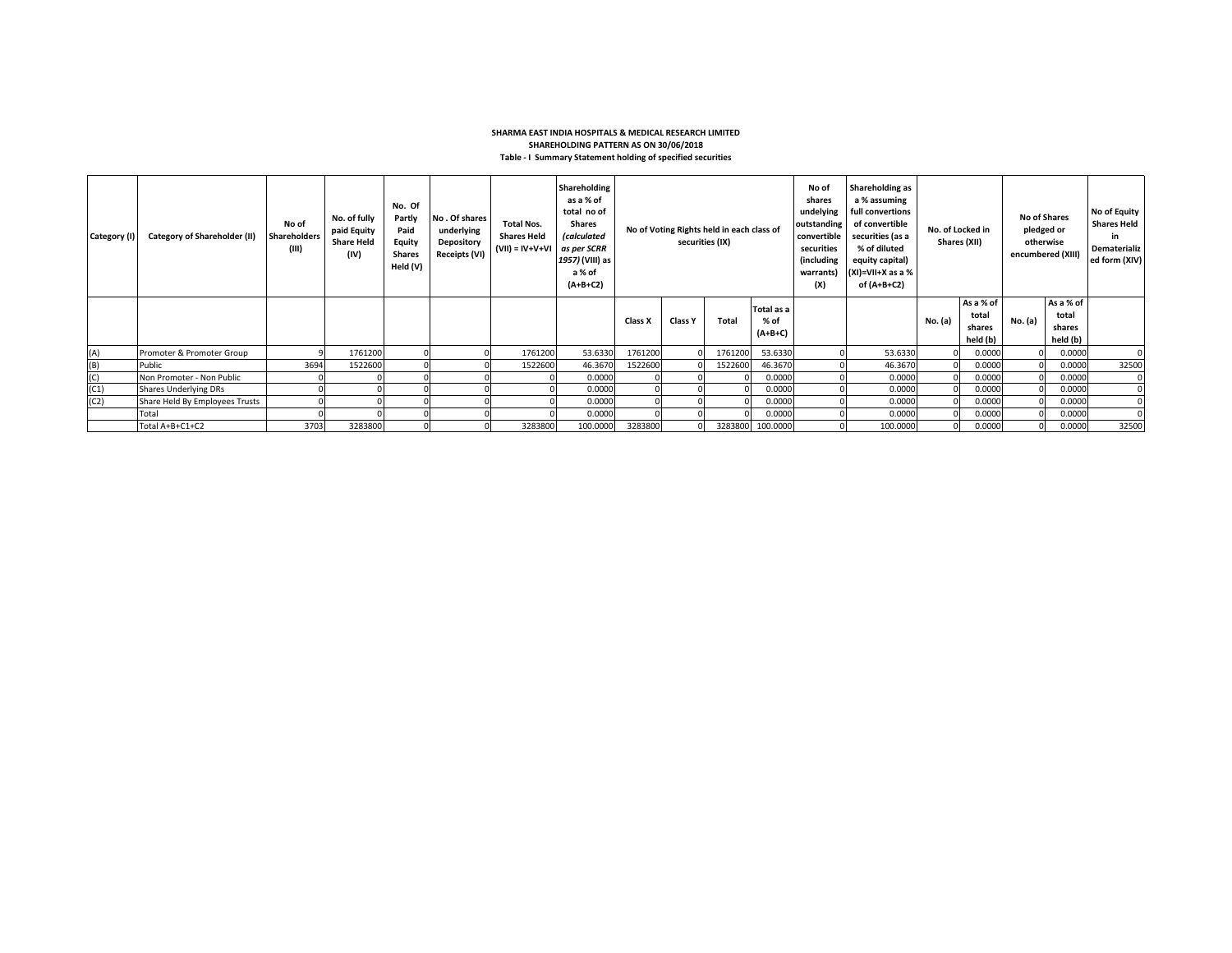## **SHAREHOLDING PATTERN AS ON 30/06/2018 SHARMA EAST INDIA HOSPITALS & MEDICAL RESEARCH LIMITED Table - II Statement showing shareholding pattern of the Promoter and Promer Group**

| S.No. | Category & Name of the Shareholder (I)                 | PAN(II)    | No of<br><b>Shareholders</b><br>(III) | No. of fully<br>paid Equity<br><b>Share Held</b><br>(IV) | No. Of<br>Partly<br>Paid<br>Equity<br><b>Shares</b><br>Held (V) | No. Of shares Total Nos.<br>underlying<br><b>Depository</b><br><b>Receipts (VI)</b> | <b>Shares</b><br>Held (VII) =<br>$IV+V+VI$ | Shareholding<br>as a % of total<br>no of Shares<br>(calculated as<br>per SCRR<br>1957) (VIII) as a<br>% of (A+B+C2) | No of Voting Rights held in each class of<br>securities (IX) |                | No of<br>shares<br>undelying<br>outstanding<br>convertible<br>securities<br>(including<br>warrants)<br>(X) | Shareholding as a<br>% assuming full<br>convertions of<br>convertible<br>securities (as a %<br>of diluted equity<br>capital) (XI)=VII+X<br>as a % of (A+B+C2) |             | No. of Locked in<br>Shares (XII) | No of Shares<br>pledged or<br>otherwise<br>encumbered (XIII) |                                          |          |                                          |
|-------|--------------------------------------------------------|------------|---------------------------------------|----------------------------------------------------------|-----------------------------------------------------------------|-------------------------------------------------------------------------------------|--------------------------------------------|---------------------------------------------------------------------------------------------------------------------|--------------------------------------------------------------|----------------|------------------------------------------------------------------------------------------------------------|---------------------------------------------------------------------------------------------------------------------------------------------------------------|-------------|----------------------------------|--------------------------------------------------------------|------------------------------------------|----------|------------------------------------------|
|       |                                                        |            |                                       |                                                          |                                                                 |                                                                                     |                                            |                                                                                                                     | Class X                                                      | <b>Class Y</b> | Total                                                                                                      | Total as<br>a % of<br>$(A+B+C)$                                                                                                                               |             |                                  | No. (a)                                                      | As a %<br>of total<br>shares<br>held (b) | No. (a)  | As a % of<br>total<br>shares<br>held (b) |
| (1)   | Indian                                                 |            |                                       |                                                          |                                                                 |                                                                                     |                                            |                                                                                                                     |                                                              |                |                                                                                                            |                                                                                                                                                               |             |                                  |                                                              |                                          |          |                                          |
| (a)   | Individual                                             |            |                                       | 756200                                                   |                                                                 | $\Omega$                                                                            | 756200                                     | 23.0282                                                                                                             | 756200                                                       |                | 756200                                                                                                     | 23.0282                                                                                                                                                       |             | 23.0282                          |                                                              | 0.0000                                   |          | 0.0000                                   |
|       | Brijmohan Sharma                                       |            |                                       | 62000                                                    | $\mathbf 0$                                                     | $\Omega$                                                                            | 62000                                      | 1.8881                                                                                                              | 62000                                                        |                | 62000                                                                                                      | 1.888                                                                                                                                                         | $\Omega$    | 1.8881                           | $\Omega$                                                     | 0.0000                                   | $\Omega$ | 0.0000                                   |
|       | Jayshree Sharma                                        |            |                                       | 58000                                                    | $\Omega$                                                        | 0                                                                                   | 58000                                      | 1.7662                                                                                                              | 58000                                                        |                | 58000                                                                                                      | 1.7662                                                                                                                                                        | $\Omega$    | 1.7662                           |                                                              | 0.0000                                   |          | 0.0000                                   |
|       | Maya Sharma                                            | ABXPS3785L |                                       | 160800                                                   | $\Omega$                                                        | $\Omega$                                                                            | 160800                                     | 4.8968                                                                                                              | 160800                                                       |                | 160800                                                                                                     | 4.8968                                                                                                                                                        | $\Omega$    | 4.8968                           |                                                              | 0.0000                                   |          | 0.0000                                   |
|       | Pradeep Sharma                                         | ACAPS0489B |                                       | 23200                                                    | $\circ$                                                         | $\mathbf 0$                                                                         | 23200                                      | 0.7065                                                                                                              | 23200                                                        | O              | 23200                                                                                                      | 0.706                                                                                                                                                         | $\Omega$    | 0.7065                           | $\Omega$                                                     | 0.0000                                   | $\Omega$ | 0.0000                                   |
|       | Rajesh Sharma                                          | AHWPS0110N |                                       | 40000                                                    | $\Omega$                                                        | $\Omega$                                                                            | 40000                                      | 1.2181                                                                                                              | 40000                                                        |                | 40000                                                                                                      | 1.218                                                                                                                                                         | $\Omega$    | 1.2181                           |                                                              | 0.0000                                   | $\Omega$ | 0.0000                                   |
|       | Shailendra Sharma                                      | AFEPS7340Q |                                       | 412200                                                   |                                                                 |                                                                                     | 412200                                     | 12.5525                                                                                                             | 412200                                                       |                | 412200                                                                                                     | 12.552                                                                                                                                                        |             | 12.5525                          |                                                              | 0.0000                                   |          | 0.0000                                   |
| (b)   | Huf                                                    |            |                                       |                                                          | $\Omega$                                                        | $\Omega$                                                                            | $\Omega$                                   | 0.0000                                                                                                              | $\Omega$                                                     | $\Omega$       |                                                                                                            | 0.0000                                                                                                                                                        | $\Omega$    | 0.0000                           | $\Omega$                                                     | 0.0000                                   | $\Omega$ | 0.0000                                   |
| (c)   | Central Govt /state Govt/ President Of India           |            |                                       |                                                          | $\Omega$<br>$\Omega$                                            | $\Omega$                                                                            | 0                                          | 0.0000                                                                                                              | $\Omega$                                                     |                |                                                                                                            | 0.0000                                                                                                                                                        | $\Omega$    | 0.0000                           |                                                              | 0.0000                                   |          | 0.0000                                   |
| (d)   | Financial Inst/banks                                   |            |                                       |                                                          |                                                                 |                                                                                     |                                            | 0.0000                                                                                                              |                                                              |                |                                                                                                            | 0.0000                                                                                                                                                        |             | 0.0000                           |                                                              | 0.0000                                   |          | 0.0000                                   |
| (e)   | Any other                                              |            |                                       | 1005000                                                  | $\Omega$                                                        | 0                                                                                   | 1005000                                    | 30.6048                                                                                                             | 1005000                                                      |                | 1005000                                                                                                    | 30.6048                                                                                                                                                       | $\Omega$    | 30.6048                          |                                                              | 0.0000                                   | $\Omega$ | 0.0000                                   |
|       | Other - Body Corporate                                 |            |                                       | 150700                                                   | $\Omega$                                                        |                                                                                     | 150700                                     | 4.5892                                                                                                              | 150700                                                       |                | 150700                                                                                                     | 4.5892                                                                                                                                                        | $\Omega$    | 4.5892                           |                                                              | 0.0000                                   |          | 0.0000                                   |
|       | Kshitij Enterprises(p)Itd<br>Sharma Hospital Pvt. Ltd. | AACCS1237J |                                       | 670400                                                   | $\mathbf 0$                                                     | $\Omega$                                                                            | 670400                                     | 20.4154                                                                                                             | 670400                                                       | O              | 670400                                                                                                     | 20.4154                                                                                                                                                       | $\Omega$    | 20.4154                          |                                                              | 0.0000                                   | $\Omega$ | 0.0000                                   |
|       | Sharma Nur.home&bone Hosp                              | AACCS4866P |                                       | 183900                                                   | $\Omega$                                                        |                                                                                     | 183900                                     | 5.6002                                                                                                              | 183900                                                       |                | 183900                                                                                                     | 5.6002                                                                                                                                                        |             | 5.6002                           |                                                              | 0.0000                                   |          | 0.0000                                   |
|       | Sub - Total                                            |            |                                       | 1761200                                                  | $\Omega$                                                        |                                                                                     | 1761200                                    | 53.6330                                                                                                             | 1761200                                                      |                | 1761200                                                                                                    | 53.6330                                                                                                                                                       |             | 53.6330                          |                                                              | 0.0000                                   |          | 0.0000                                   |
| (2)   | Foreign                                                |            |                                       |                                                          |                                                                 |                                                                                     |                                            |                                                                                                                     |                                                              |                |                                                                                                            |                                                                                                                                                               |             |                                  |                                                              |                                          |          |                                          |
| (a)   | Individual(nri/Foriegn Individual)                     |            |                                       |                                                          | $\Omega$                                                        |                                                                                     |                                            | 0.0000                                                                                                              |                                                              |                |                                                                                                            | 0.0000                                                                                                                                                        | $\Omega$    | 0.0000                           |                                                              | 0.0000                                   |          | 0.0000                                   |
| (b)   | Government                                             |            |                                       |                                                          | $\Omega$                                                        | $\Omega$                                                                            |                                            | 0.0000                                                                                                              |                                                              |                |                                                                                                            | 0.0000                                                                                                                                                        | $\Omega$    | 0.0000                           |                                                              | 0.0000                                   |          | 0.0000                                   |
| (c)   | Institutions                                           |            | $\Omega$                              |                                                          | $\mathbf 0$                                                     | <sub>0</sub>                                                                        | $\overline{0}$                             | 0.0000                                                                                                              | $\Omega$                                                     | O              |                                                                                                            | 0.0000                                                                                                                                                        | $\mathbf 0$ | 0.0000                           |                                                              | 0.0000                                   | $\Omega$ | 0.0000                                   |
| (d)   | Foreign Portfolio Investors                            |            |                                       |                                                          | $\Omega$                                                        | 0                                                                                   | $\Omega$                                   | 0.0000                                                                                                              | $\Omega$                                                     |                |                                                                                                            | 0.0000                                                                                                                                                        | $\Omega$    | 0.0000                           | n                                                            | 0.0000                                   | $\Omega$ | 0.0000                                   |
| (e)   | Any Other                                              |            |                                       |                                                          |                                                                 |                                                                                     |                                            |                                                                                                                     |                                                              |                |                                                                                                            |                                                                                                                                                               |             |                                  |                                                              |                                          |          |                                          |
|       | Sub - Total                                            |            |                                       |                                                          | $\Omega$                                                        | $\Omega$                                                                            | $\Omega$                                   | 0.0000                                                                                                              | $\Omega$                                                     | 0              |                                                                                                            | 0.0000                                                                                                                                                        | $\Omega$    | 0.0000                           |                                                              | 0.0000                                   |          | 0.0000                                   |
|       | Total Shareholding of Promoter and Promotor Group      |            |                                       | 1761200                                                  |                                                                 | $\Omega$                                                                            | 1761200                                    | 53.6330                                                                                                             | 1761200                                                      | $\mathbf{0}$   | 1761200 53.6330                                                                                            |                                                                                                                                                               |             | 53.6330                          | $\Omega$                                                     | 0.0000                                   | $\Omega$ | 0.0000                                   |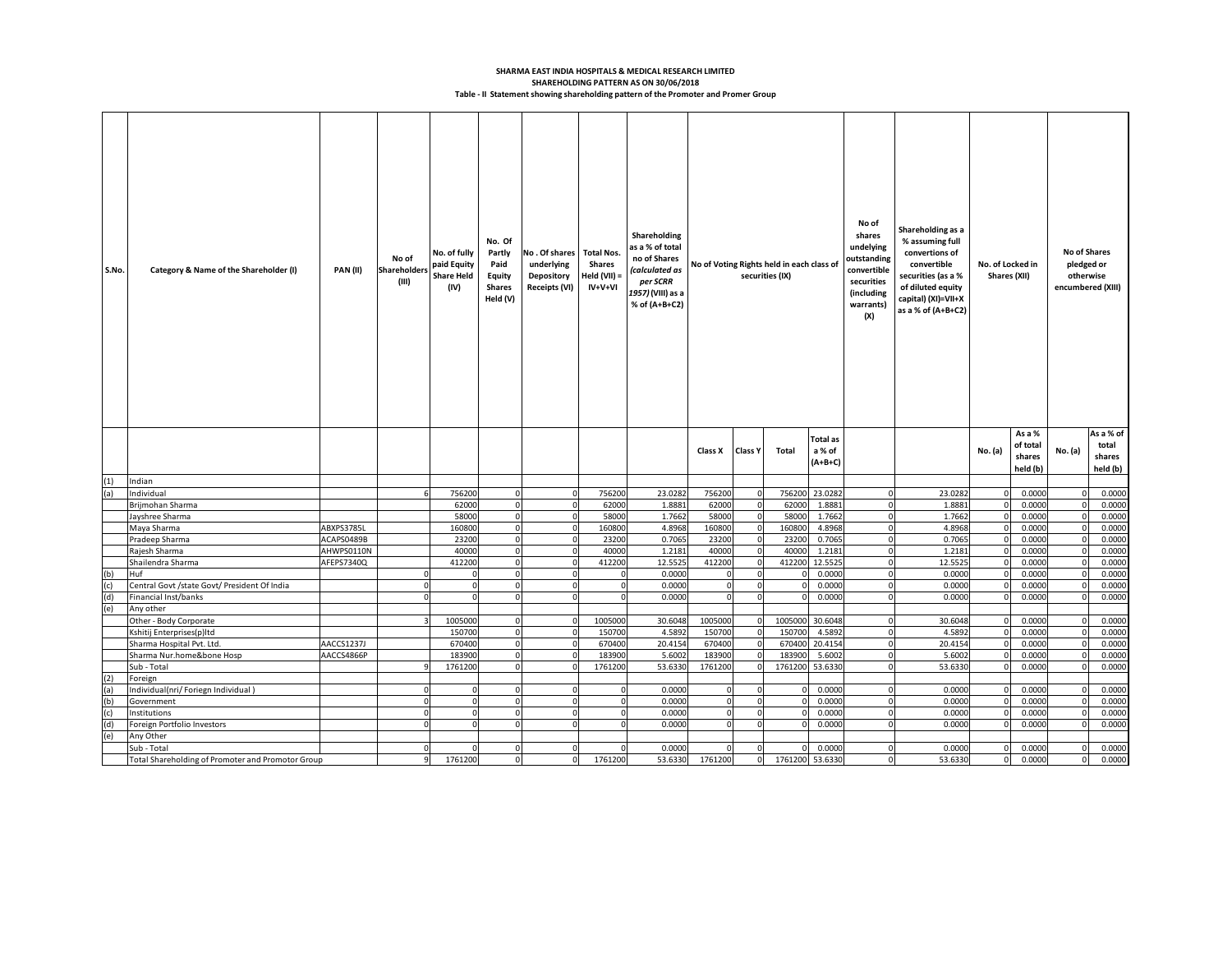## **SHARMA EAST INDIA HOSPITALS & MEDICAL RESEARCH LIMITED SHAREHOLDING PATTERN AS ON 30/06/2018 Table - III Statement showing shareholding pattern of the Public shareholding**

| S.No.      | Category & Name of the Shareholder (I)                    | <b>PAN (II)</b> | No of<br>Sharehold<br>ers (III) | No. of<br>fully paid<br><b>Equity</b><br>Share<br>Held (IV) | No. Of<br>Partly<br>Paid<br><b>Equity</b><br><b>Shares</b><br>Held (V) | No.Of<br>shares<br>underlying<br><b>Depository</b><br>Receipts<br>(VI) | <b>Total Nos.</b><br><b>Shares Held</b><br>$(VII) =$<br>IV+V+VI | Shareholdin<br>g as a % of<br>total no of<br><b>Shares</b><br>calculated<br>as per SCRR<br>1957) (VIII)<br>as a % of<br>$(A+B+C2)$ | No of Voting Rights held in each class of<br>securities (IX) |                      |                             | Shareholding<br>as a %<br>No of shares<br>assuming full<br>undelying<br>convertions of<br>outstanding<br>convertible<br>convertible<br>securities (as a<br>securities<br>% of diluted<br>(including<br>equity capital)<br>warrants) (X)<br>(XI)=VII+X as a<br>% of (A+B+C2) |                      |                 | No. of Locked in<br>Shares (XII) |                                          | No of Shares<br>pledged or<br>otherwise<br>encumbered (XIII | No of<br>Equity<br><b>Shares</b><br>Held in<br>Dematerial<br>ized form<br>(XIV) |                            |
|------------|-----------------------------------------------------------|-----------------|---------------------------------|-------------------------------------------------------------|------------------------------------------------------------------------|------------------------------------------------------------------------|-----------------------------------------------------------------|------------------------------------------------------------------------------------------------------------------------------------|--------------------------------------------------------------|----------------------|-----------------------------|-----------------------------------------------------------------------------------------------------------------------------------------------------------------------------------------------------------------------------------------------------------------------------|----------------------|-----------------|----------------------------------|------------------------------------------|-------------------------------------------------------------|---------------------------------------------------------------------------------|----------------------------|
|            |                                                           |                 |                                 |                                                             |                                                                        |                                                                        |                                                                 |                                                                                                                                    | Class X                                                      | <b>Class Y</b>       | Total                       | Total as a<br>% of<br>$(A+B+C)$                                                                                                                                                                                                                                             |                      |                 | No. (a)                          | As a % of<br>total<br>shares<br>held (b) | No. (a)                                                     | As a % of<br>total<br>shares<br>held (b)                                        |                            |
| (1)        | Institutions                                              |                 |                                 |                                                             |                                                                        |                                                                        |                                                                 |                                                                                                                                    |                                                              |                      |                             |                                                                                                                                                                                                                                                                             |                      |                 |                                  |                                          |                                                             |                                                                                 |                            |
| (a)        | <b>Mutual Funds</b>                                       |                 |                                 |                                                             |                                                                        |                                                                        |                                                                 | 0.0000                                                                                                                             |                                                              |                      |                             | 0.0000                                                                                                                                                                                                                                                                      |                      | 0.0000          |                                  | 0.0000                                   |                                                             | 0.0000                                                                          | $\Omega$                   |
| (b)        | Venture Capital Funds                                     |                 |                                 |                                                             |                                                                        |                                                                        |                                                                 | 0.0000                                                                                                                             | $\Omega$                                                     |                      | $\epsilon$                  | 0.0000                                                                                                                                                                                                                                                                      |                      | 0.0000          |                                  | 0.0000                                   |                                                             | 0.0000                                                                          | $\Omega$                   |
| (c)        | Alternate Investment Funds                                |                 |                                 | $\Omega$                                                    | $\mathbf 0$                                                            | $\Omega$                                                               | $\Omega$                                                        | 0.0000                                                                                                                             | $\Omega$                                                     |                      | $\Omega$                    | 0.0000                                                                                                                                                                                                                                                                      | $\Omega$             | 0.0000          |                                  | 0.0000                                   |                                                             | 0.0000                                                                          | $\mathbf 0$                |
| (d)        | Foreign Venture Capital Investors                         |                 |                                 | $\Omega$                                                    | $\Omega$                                                               | $\Omega$                                                               | $\Omega$                                                        | 0.0000                                                                                                                             | $\Omega$                                                     |                      | $\Omega$                    | 0.000                                                                                                                                                                                                                                                                       | $\Omega$             | 0.000           |                                  | 0.0000                                   |                                                             | 0.0000                                                                          | $\overline{0}$             |
| (e)        | Foreign Portfolio Investros                               |                 |                                 | $\Omega$                                                    | 0                                                                      | $\Omega$                                                               | $\Omega$                                                        | 0.0000                                                                                                                             | $\Omega$                                                     | $\Omega$             | $\Omega$                    | 0.0000                                                                                                                                                                                                                                                                      | $\Omega$             | 0.0000          |                                  | 0.0000                                   |                                                             | 0.0000                                                                          | $\Omega$                   |
| (f)        | Financial Inst/banks                                      |                 | $\Omega$                        | $\Omega$                                                    | $\mathbf 0$                                                            | $\mathbf 0$                                                            | $\Omega$                                                        | 0.0000                                                                                                                             | $\Omega$                                                     | $\Omega$             | $\Omega$                    | 0.0000                                                                                                                                                                                                                                                                      | $\Omega$             | 0.0000          |                                  | 0.0000                                   | $\Omega$                                                    | 0.0000                                                                          | $\mathbf 0$                |
| (g)        | <b>Insurance Companies</b>                                |                 |                                 | $\Omega$                                                    | $\Omega$                                                               | $\Omega$                                                               | $\Omega$                                                        | 0.0000                                                                                                                             | $\Omega$                                                     | $\Omega$             | $\Omega$                    | 0.0000                                                                                                                                                                                                                                                                      | $\Omega$             | 0.0000          |                                  | 0.0000                                   |                                                             | 0.0000                                                                          | $\Omega$                   |
| (h)        | Provident Funds/ Pension Fund                             |                 |                                 |                                                             | $\Omega$                                                               | $\Omega$                                                               |                                                                 | 0.0000                                                                                                                             | $\Omega$                                                     |                      | $\mathcal{C}_{\mathcal{C}}$ | 0.0000                                                                                                                                                                                                                                                                      |                      | 0.0000          |                                  | 0.0000                                   |                                                             | 0.0000                                                                          | $\Omega$                   |
|            | Any other                                                 |                 |                                 |                                                             |                                                                        |                                                                        |                                                                 |                                                                                                                                    |                                                              |                      |                             |                                                                                                                                                                                                                                                                             |                      |                 |                                  |                                          |                                                             |                                                                                 |                            |
|            | Sub-total (B)(1)                                          |                 |                                 | $\Omega$                                                    | $\mathbf 0$                                                            | $\Omega$                                                               |                                                                 | 0.0000                                                                                                                             | $\Omega$                                                     | $\Omega$             | $\Omega$                    | 0.0000                                                                                                                                                                                                                                                                      | $\Omega$             | 0.0000          |                                  | 0.0000                                   |                                                             | 0.0000                                                                          | $\Omega$                   |
| (2)        | Central Govt /state Govt/ President Of India              |                 | $\mathsf{r}$                    | $\Omega$                                                    | $\circ$                                                                | $\mathbf 0$                                                            | $\Omega$                                                        | 0.0000                                                                                                                             | $\Omega$                                                     | $\Omega$             | $\Omega$                    | 0.0000                                                                                                                                                                                                                                                                      | $\Omega$             | 0.0000          |                                  | 0.0000                                   | $\Omega$                                                    | 0.0000                                                                          | $\mathbf 0$                |
|            | Sub-total (B)(2)                                          |                 |                                 | $\Omega$                                                    | 0                                                                      | $\Omega$                                                               | $\Omega$                                                        | 0.0000                                                                                                                             | $\Omega$                                                     | $\Omega$             | $\Omega$                    | 0.0000                                                                                                                                                                                                                                                                      | $\Omega$             | 0.0000          |                                  | 0.0000                                   | $\Omega$                                                    | 0.0000                                                                          | $\Omega$                   |
| (3)        | Non-institutions                                          |                 |                                 |                                                             |                                                                        |                                                                        |                                                                 |                                                                                                                                    |                                                              |                      |                             |                                                                                                                                                                                                                                                                             |                      |                 |                                  |                                          |                                                             |                                                                                 |                            |
| (a)        | (i) Individual-Holding Nom. Val. upto Rs.2 lakhs          |                 | 3681                            | 823500                                                      | $\Omega$                                                               | $\Omega$                                                               | 823500                                                          | 25.0777                                                                                                                            | 823500                                                       | $\Omega$             | 823500                      | 25.0777                                                                                                                                                                                                                                                                     | $\Omega$             | 25.0777         |                                  | 0.0000                                   |                                                             | 0.0000                                                                          | 32100                      |
|            | (ii) Individual-Holding Nom. Val. greater then Rs.2 lakhs |                 |                                 | 276800                                                      | $\Omega$                                                               | $\Omega$                                                               | 276800                                                          | 8.4293                                                                                                                             | 276800                                                       |                      | 276800                      | 8.4293                                                                                                                                                                                                                                                                      |                      | 8.4293          |                                  | 0.0000                                   |                                                             | 0.0000                                                                          | $\mathbf 0$                |
|            | Ashok Kumar Jain                                          |                 |                                 | 35500                                                       | $\Omega$                                                               | $\Omega$                                                               | 35500                                                           | 1.0811                                                                                                                             | 35500                                                        |                      | 35500                       | 1.0811                                                                                                                                                                                                                                                                      |                      | 1.081           |                                  | 0.0000                                   |                                                             | 0.0000                                                                          | $\Omega$                   |
|            | Lata Sharma                                               |                 |                                 | 40000                                                       | $\mathbf 0$                                                            | $\Omega$                                                               | 40000                                                           | 1.2181                                                                                                                             | 40000                                                        |                      | 4000C                       | 1.2181                                                                                                                                                                                                                                                                      | $\Omega$             | 1.218           |                                  | 0.0000                                   |                                                             | 0.0000                                                                          | $\mathbf 0$                |
|            | Madhulika Sharma                                          |                 |                                 | 83800                                                       | $\mathsf{o}$                                                           | $\mathbf 0$                                                            | 83800                                                           | 2.5519                                                                                                                             | 83800                                                        | $\Omega$             | 83800                       | 2.5519                                                                                                                                                                                                                                                                      | $\Omega$             | 2.5519          |                                  | 0.0000                                   |                                                             | 0.0000                                                                          | $\mathbf 0$                |
|            | Manisha Agarwal<br>Subhash Jain                           |                 |                                 | 60000<br>35500                                              | $\mathbf 0$<br>0                                                       | $\mathbf 0$<br>$\mathbf 0$                                             | 60000<br>35500                                                  | 1.8272<br>1.0811                                                                                                                   | 60000<br>35500                                               | $\Omega$<br>$\Omega$ | 60000<br>35500              | 1.8272<br>1.0811                                                                                                                                                                                                                                                            | $\Omega$<br>$\Omega$ | 1.8272<br>1.081 | -C                               | 0.0000<br>0.0000                         |                                                             | 0.0000<br>0.0000                                                                | $\mathbf 0$<br>$\mathbf 0$ |
|            |                                                           |                 |                                 |                                                             | 0                                                                      | $\Omega$                                                               |                                                                 | 0.0000                                                                                                                             | $\Omega$                                                     | $\Omega$             |                             | 0.0000                                                                                                                                                                                                                                                                      | $\Omega$             | 0.0000          |                                  | 0.0000                                   |                                                             | 0.0000                                                                          | $\mathbf 0$                |
| (b)<br>(c) | Nbfc Registered With Rbi<br><b>Employees Trust</b>        |                 |                                 |                                                             | $\mathbf 0$                                                            | $\Omega$                                                               |                                                                 | 0.0000                                                                                                                             | $\Omega$                                                     |                      |                             | 0.0000                                                                                                                                                                                                                                                                      |                      | 0.0000          |                                  | 0.0000                                   |                                                             | 0.0000                                                                          | $\mathbf 0$                |
|            |                                                           |                 |                                 |                                                             | $\Omega$                                                               | $\Omega$                                                               |                                                                 | 0.0000                                                                                                                             | $\Omega$                                                     |                      | $\epsilon$                  | 0.0000                                                                                                                                                                                                                                                                      | $\mathcal{C}$        | 0.0000          |                                  | 0.0000                                   |                                                             | 0.0000                                                                          | $\Omega$                   |
| (d)<br>(e) | <b>Overseas Depository Holding DRs</b><br>Any Other       |                 |                                 |                                                             |                                                                        |                                                                        |                                                                 |                                                                                                                                    |                                                              |                      |                             |                                                                                                                                                                                                                                                                             |                      |                 |                                  |                                          |                                                             |                                                                                 |                            |
|            | Other - Body Corp                                         |                 |                                 | 422300                                                      | $\mathbf 0$                                                            | $\mathbf 0$                                                            | 422300                                                          | 12.8601                                                                                                                            | 422300                                                       |                      | 422300                      | 12.8601                                                                                                                                                                                                                                                                     | $\Omega$             | 12.860          |                                  | 0.0000                                   |                                                             | 0.0000                                                                          | 400                        |
|            | Ganpati Plast Fab Ltd.                                    |                 |                                 | 290900                                                      | $\mathbf 0$                                                            | $\mathbf 0$                                                            | 290900                                                          | 8.8586                                                                                                                             | 290900                                                       |                      | 290900                      | 8.8586                                                                                                                                                                                                                                                                      | $\Omega$             | 8.8586          |                                  | 0.0000                                   |                                                             | 0.0000                                                                          | $\mathbf 0$                |
|            | T.c.i.bhoruka Project Ltd                                 |                 |                                 | 100000                                                      | $\mathbf 0$                                                            | $\mathbf 0$                                                            | 100000                                                          | 3.0453                                                                                                                             | 100000                                                       |                      | 100000                      | 3.0453                                                                                                                                                                                                                                                                      | $\Omega$             | 3.0453          |                                  | 0.0000                                   |                                                             | 0.0000                                                                          | $\mathbf 0$                |
|            | Sub-total (B)(3)                                          |                 | 3694                            | 1522600                                                     | $\mathbf 0$                                                            | $\mathbf 0$                                                            | 1522600                                                         | 46.3670                                                                                                                            | 1522600                                                      |                      | 1522600                     | 46.3670                                                                                                                                                                                                                                                                     | $\Omega$             | 46.3670         |                                  | 0.0000                                   |                                                             | 0.0000                                                                          | 32500                      |
|            | <b>Total Public Shareholding</b>                          |                 | 3694                            | 1522600                                                     | $\Omega$                                                               |                                                                        | 1522600                                                         | 46.3670                                                                                                                            | 1522600                                                      |                      | 1522600                     | 46.3670                                                                                                                                                                                                                                                                     |                      | 46.3670         |                                  | 0.0000                                   |                                                             | 0.0000                                                                          | 32500                      |
|            |                                                           |                 |                                 |                                                             |                                                                        |                                                                        |                                                                 |                                                                                                                                    |                                                              |                      |                             |                                                                                                                                                                                                                                                                             |                      |                 |                                  |                                          |                                                             |                                                                                 |                            |
|            |                                                           |                 |                                 |                                                             |                                                                        |                                                                        |                                                                 |                                                                                                                                    |                                                              |                      |                             |                                                                                                                                                                                                                                                                             |                      |                 |                                  |                                          |                                                             |                                                                                 |                            |
|            |                                                           |                 |                                 |                                                             |                                                                        |                                                                        |                                                                 |                                                                                                                                    |                                                              |                      |                             |                                                                                                                                                                                                                                                                             |                      |                 |                                  |                                          |                                                             |                                                                                 |                            |
|            |                                                           |                 |                                 |                                                             |                                                                        |                                                                        |                                                                 |                                                                                                                                    |                                                              |                      |                             |                                                                                                                                                                                                                                                                             |                      |                 |                                  |                                          |                                                             |                                                                                 |                            |
|            |                                                           |                 |                                 |                                                             |                                                                        |                                                                        |                                                                 |                                                                                                                                    |                                                              |                      |                             |                                                                                                                                                                                                                                                                             |                      |                 |                                  |                                          |                                                             |                                                                                 |                            |
|            |                                                           |                 |                                 |                                                             |                                                                        |                                                                        |                                                                 |                                                                                                                                    |                                                              |                      |                             |                                                                                                                                                                                                                                                                             |                      |                 |                                  |                                          |                                                             |                                                                                 |                            |
|            |                                                           |                 |                                 |                                                             |                                                                        |                                                                        |                                                                 |                                                                                                                                    |                                                              |                      |                             |                                                                                                                                                                                                                                                                             |                      |                 |                                  |                                          |                                                             |                                                                                 |                            |
|            |                                                           |                 |                                 |                                                             |                                                                        |                                                                        |                                                                 |                                                                                                                                    |                                                              |                      |                             |                                                                                                                                                                                                                                                                             |                      |                 |                                  |                                          |                                                             |                                                                                 |                            |
|            |                                                           |                 |                                 |                                                             |                                                                        |                                                                        |                                                                 |                                                                                                                                    |                                                              |                      |                             |                                                                                                                                                                                                                                                                             |                      |                 |                                  |                                          |                                                             |                                                                                 |                            |